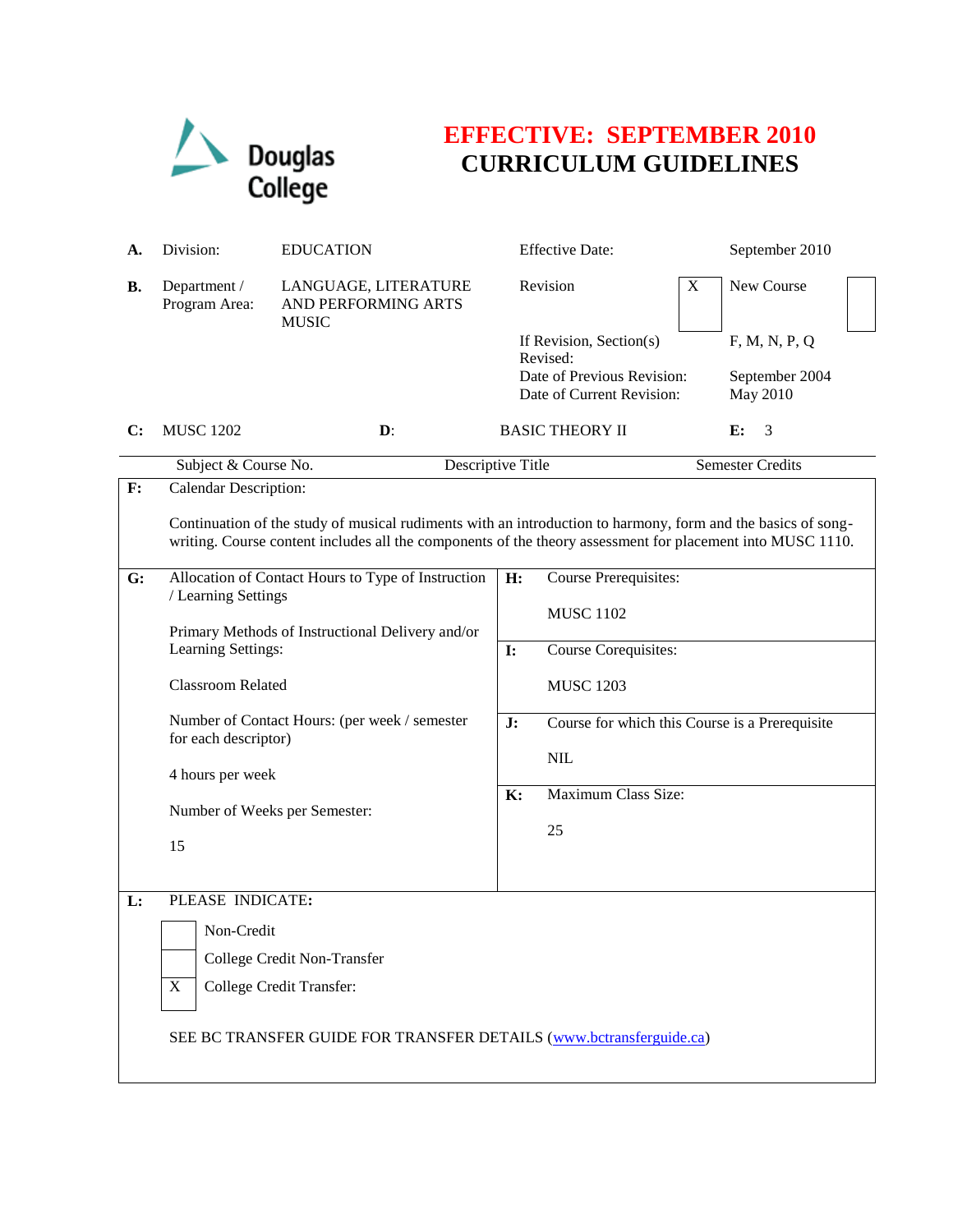#### **M:** Course Objectives / Learning Outcomes:

At the end of the course, the successful student should be able to:

- 1. Demonstrate an expanded working knowledge of the rudiments of music
- 2. Analyse simple tonal music
- 3. Transpose

# **N:** Course Content:

Content will include, but is not limited to the following:

#### 1. Scales

- a) Chromatic scales
- b) Modal scales
- c) Pentatonic scales
- d) Whole tone scales
- e) Blues Scales
- f) Octatonic Scales

# 2. Rhythm

- a) Irregular groupings
- b) Irregular meters
- c) Syncopation

#### 3. Harmony

- a) Triad types, root position and inversions
- b) Seventh chords, root position and inversions
- c) Traditional nomenclature of chords
- d) Simple figured bass
- e) Popular chord symbols
- f) Chord progression
- g) Cadence types

### 4. Transposition

- a) by key
- b) by interval

# 5. Musical Structure

- a) Phrase and cadence
- b) Simple binary and ternary forms
- c) song forms including 12-bar blues and 32-bar popular songs
- 6. Song writing
	- a) Writing melodies
	- b) Writing harmonic progressions
	- c) Working with form

# **O:** Methods of Instruction

Lectures will include explanation of concept by the instructor and practice of the concept by the student in the form of written exercises and/or analysis of music.

## **P:** Textbooks and Materials to be Purchased by Students:

A required text such as the following:

Duckworth, William. *A Creative Approach to Music Fundamentals*, 10<sup>th</sup> ed. Boston: Schirmer, 2010. With *Music Fundamentals in Action Printed Access Card* for Cengage learning website for text.